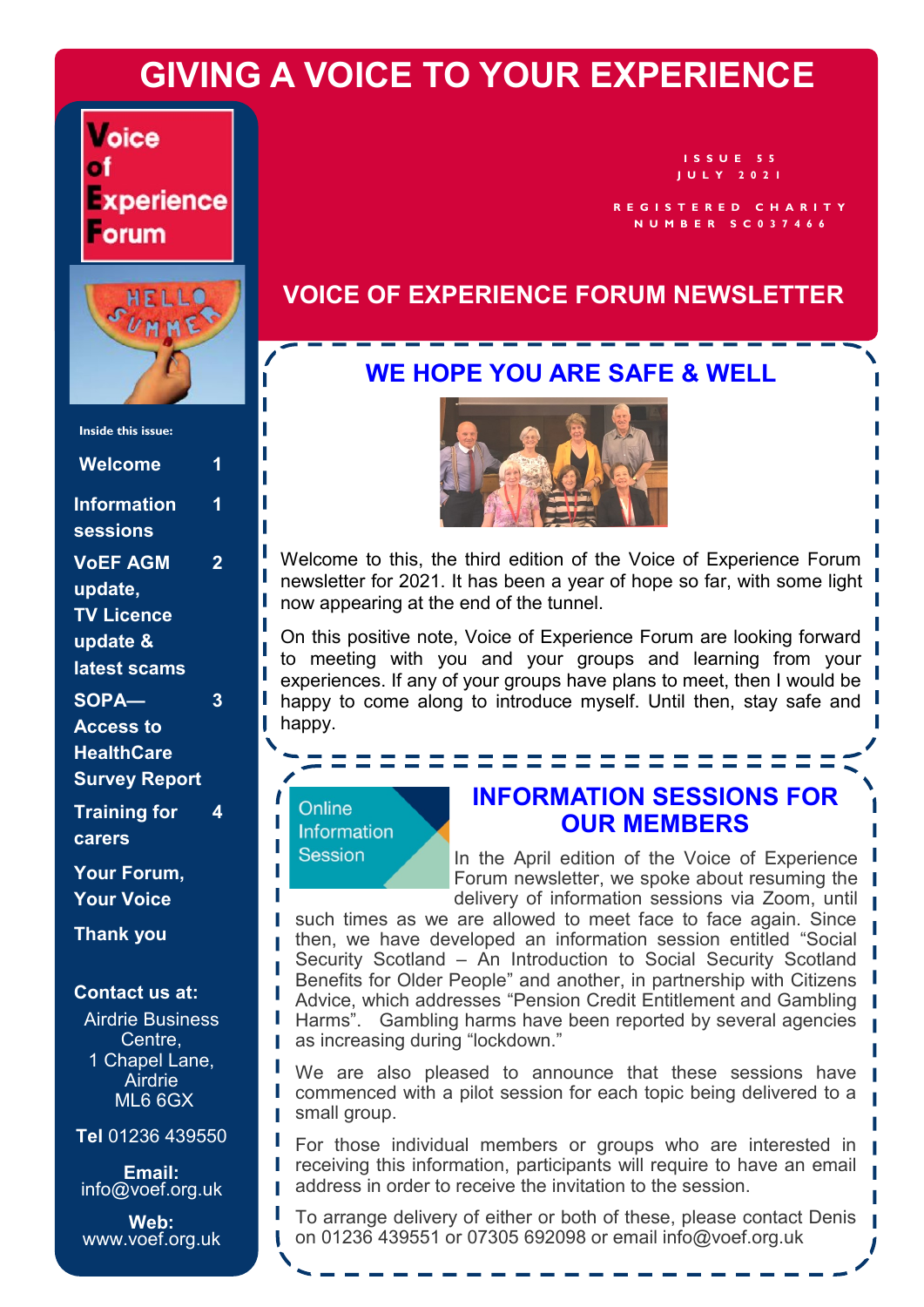#### **P A G E 2**

# **VOICE OF EXPERIENCE FORUM — IMPORTANT ANNOUNCEMENTS**

# **VOEF ANNUAL GENERAL MEETING 2021 UPDATE**

 $AGM$ As mentioned in our previous newsletter in April, Voice of Experience Forum intend to hold this year's AGM as a hybrid event. This means planning for a traditional meeting alongside plans to deliver the meeting online via Zoom.

Due to ongoing uncertainty over restrictions, and to increase the opportunity for attendance in person, VoEF have decided to delay the event until 2<sup>nd</sup> November at the same venue, St Margaret's Church in Airdrie. Further information will follow in due course.

# **OVER 75'S TV LICENCE FEE**

The National Pensioners' Convention is concerned to learn that the BBC will end its 'licence fee grace period' for over-75s on 31 July with 260,000 pensioners still yet to pay. The right to a free TV licence for that age group ended last August for all, except those in receipt of the Pension Credit benefit.

=========================



I I

It is understood that the BBC will issue letters urging those still to pay to do so as soon as possible – and that there will be "customer care visits" to pensioners' homes this autumn. The NPC has always believed that the free TV licence for over 75s is a government responsibility – an entitlement to compensate for the low state pension – and that Prime Minister Boris Johnson should take back its administration.

Read and download the full press release on

[https://www.npcuk.org/post/on](https://npcuk.us3.list-manage.com/track/click?u=d507a15865828a61fb0dcf802&id=7063f87fd1&e=6a9ed430a9)-the-bbc-s-decision-to-end-the-free-tv-licence-fee-grace-periodfor-[over](https://npcuk.us3.list-manage.com/track/click?u=d507a15865828a61fb0dcf802&id=7063f87fd1&e=6a9ed430a9)-75s

====



# **STAY ALERT TO SCAMS**

#### **Track and trace scam**

A new telephone scam is coming to light .... callers contact residents saying they are from NHS Track & Trace, telling the resident that they have been in contact with someone suffering from Covid 19 and need to have a test sent out to them. This is swiftly followed with a request for the resident's bank details; the caller states that the test and results cost £500. Please do not fall for this scam. If you need a test sent out to you because you are unable to attend a test site, this is done for free, both delivery and collection, followed up by the result.

### **Important!**

The NHS Test and Trace service will **NOT:**

- \*ask for bank details or payments
- \*ask for details of any other accounts, such as social media
- \*ask you to set up a password or PIN number over the phone
- \*ask you to call a premium rate number, such as those starting 09 or 087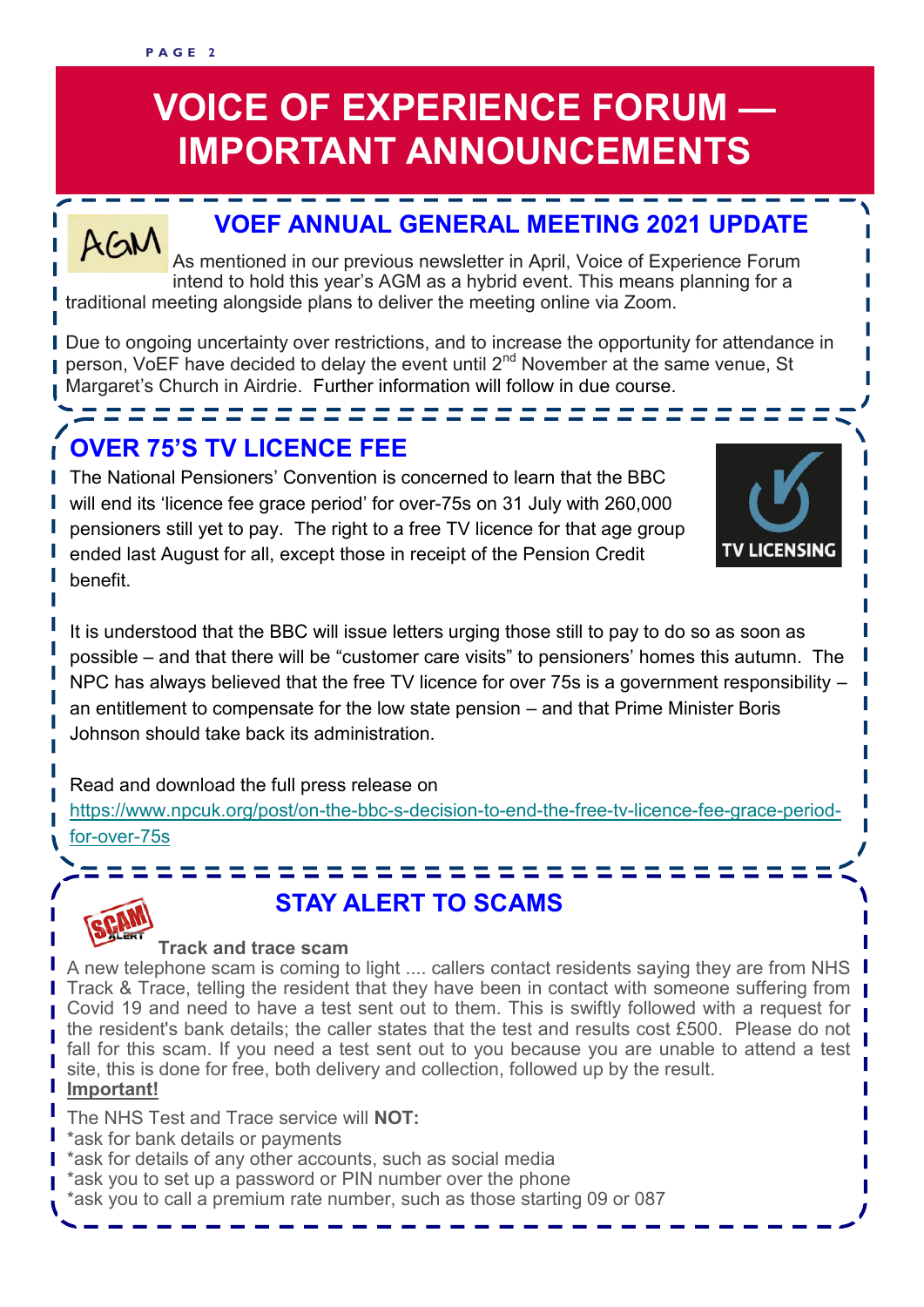# **SOPA – Access to Healthcare Survey Report**

### **SCOTTISH OLDER PEOPLE'S ASSEMBLY— ACCESS TO HEALTHCARE SURVEY REPORT**

The impact of the Covid-19 pandemic on the health and wellbeing **the same Assembly** of older people was identified as a concern by SOPA. Access to primary care services was a problem for many older people as restrictions were put in place which stopped most face-to-face contact.

SOPA's Health and Wellbeing Group set up a survey to find out more about people's experiences. Over 800 responses were received from people across 14 health board areas. 84% of respondents were aged over 60.

Key findings:

ı

ı П Π

Π П Π Г Π Π Π П П

Г

Т

П П П T

ı ı ı ı

• **More than half** of respondents stated that their **ability to access GP and dental services was negatively impacted** by the pandemic

• **78%** of individuals reported **no disruption to obtaining prescriptions for pre-existing health conditions**

• **124 people stated that they had accessed private health or dental care** due to the inability to access NHS services during the pandemic

• **Around a quarter** of respondents felt that the pandemic has had a significant impact on their **physical health** (24%) and **mental health** (26%)

**57%** of those who took part in the survey **were unable to access the support they needed.** The report revealed people's frustrations with the apparent inconsistencies of restrictions. Many older people were forced to pay for private care which was not available on the NHS, even though it was provided in the same location and with the same practitioners.

Respondents expressed feelings of abandonment, fear and anxiety in not being able to access essential healthcare and many people have been unable to access the support they need.

Many older people are concerned that the Covid-19 pandemic has given the opportunity for a major shift to delivering primary care services online. Whilst this may be beneficial to some, it poses a serious risk that older people are excluded from services, symptoms are missed and situations that could have been prevented result in crises. SOPA asks that people are always given a choice in how care is provided and that face-to-face consultations resume as soon as possible.

SOPA calls on the Scottish Government for a clear plan to address the issues raised in this report, ensuring that the basic health needs and human rights of older people are met and that the inequalities described in the report are prevented from occurring in the future.

The full report [Access to Healthcare Survey Report \(pdf\) is](https://s3-eu-west-1.amazonaws.com/s3.spanglefish.com/s/31982/documents/consultation-events/final-survey-report-v2.1.pdf) available at:-

https://s3-eu-west-1.amazonaws.com/s3.spanglefish.com/s/31982/documents/consultationevents/final-survey-report-v2.1.pdf

**Scottish** Older People's